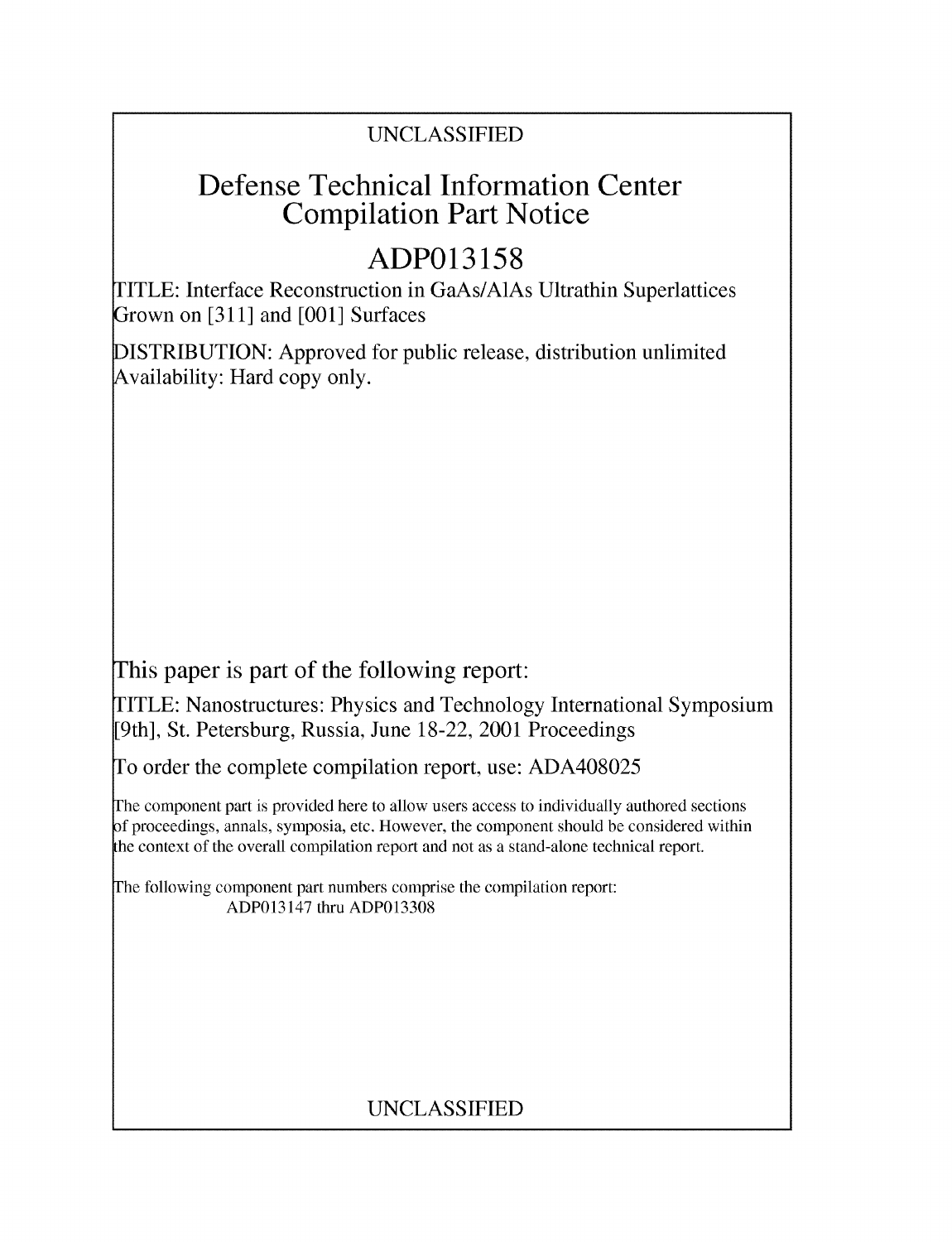### Interface reconstruction in GaAs/AlAs ultrathin superlattices grown on **(311)** and **(001)** surfaces

*M. D. Efremov†*, V. A. Volodin†, V. A. Sachcov‡, V. V. Preobrazhenski†, B. R. Semyagin†, V. V. Bolotov $\ddagger$ , E. A. Galaktionov $\delta$  and A. V. Kretinin $\delta$ t Institute of Semiconductor Physics SB RAS,

pr. Lavrentjeva 13, Novosibirsk 630090, Russia

 $\ddagger$  Institute of Sensor Microelectronics SB RAS, pr.Mira 55a, Omsk 644077, Russia

**§** Novosibirsk State University, 630090, Pirogova 2, Novosibirsk, Russia

 $A^{III}B^{V}$  semiconductor superlattices (SLs) are widely used for electronic and optoelectronics devices. The properties of the SLs depend on the interface structure. For atomic scale studies of the interfaces and the quantum objects the scanning tunnelling microscopy (STM) and high resolution electronic microscopy (HREM) are usually used. Raman spectroscopy is non-destructive technique for studies of the SLs [1]. In recent time the SLs grown on not only traditional (001), but on high-index surfaces are widely studied [2]. One of the interesting problem is how the surface reconstruction affects on atomic structures of the quantum objects. For instance, in some growth conditions, the GaAs (001) surface appeared to be  $(2\times4)$  reconstructed [3], and  $(311)$ A surface appeared to be corrugated [2] or  $(1\times8)$ reconstructed [4]. Recently, it was observed, that after deposition of GaAs submonolayer cover on  $(001)-(2\times4)$  reconstructed GaAs surface, the GaAs islands, containing 6 or less Ga dimers, are formed [5]. The GaAs<sub>n</sub>AlAs<sub>m</sub> superlattices (SLs) grown on (311)A, (311)B and (001)-(2×4) surfaces was studied using Raman spectroscopy,  $12 \ge n \ge 1$ ,  $m = 8$ monolayers (mls) in (311) direction. The phonon spectra were studied using the Raman spectroscopy technique. The Raman spectra were registered at room temperature in quasibackscattering geometry using the Ar laser.

The Raman spectra of SLs grown on (311)B and faceted (311)A surfaces are shown in Fig. 1(a,b). Due to symmetry selection rules, the TO<sub>y</sub> and TO<sub>x</sub> modes (atoms vibrate along the crystallographic directions  $Y$  and  $X$ , along and transverse to GaAs quantum wires) are observed in polarisation geometries  $Z(YY)Z$  and  $Z(YX)Z$  respectively. In Fig. 1(a), one can see the splitting of confined TO modes of first order TO1<sub>y</sub> and TO1<sub>x</sub>. The splitting increases with decreasing of average thickness of GaAs layers. The Raman spectra of (311 )B SLs grown in the same conditions and have the same thickness of layers as in the case of the  $(311)$ A surface are swown in Fig. 1(b). It is seen, that in this case the effect of splitting of TO modes is negligible. In the case of (31 1)A SLs the splitting sharply increases when the average thickness of GaAs layers is equal or less than the height of facets in one of the model of (31 1)A surface reconstruction (6 monolayers) [2]. This fact can be an indirect evidence of the quantum wire-like growth model [2]. And indeed, the cross section HREM data of(31 1)A SLs confirms this model, the modulation of GaAs and AlAs layers in (01-1) direction with period about 3.0 nm was observed **[6].**

The experimental Raman spectrum of GaAs/AlAs SL grown on  $(2\times4)$  reconstructed surface is presented in Fig. 2. The thickness of GaAs layers was 0.6 ml, the full period was 6 mls, the SLs contains 400 periods. As one can see, peak associated with the scattering on GaAs-type localized LO phonons has distinguishable triplet structure. The observed structure of Raman spectra did not change when the probing laser beam was scanned the SL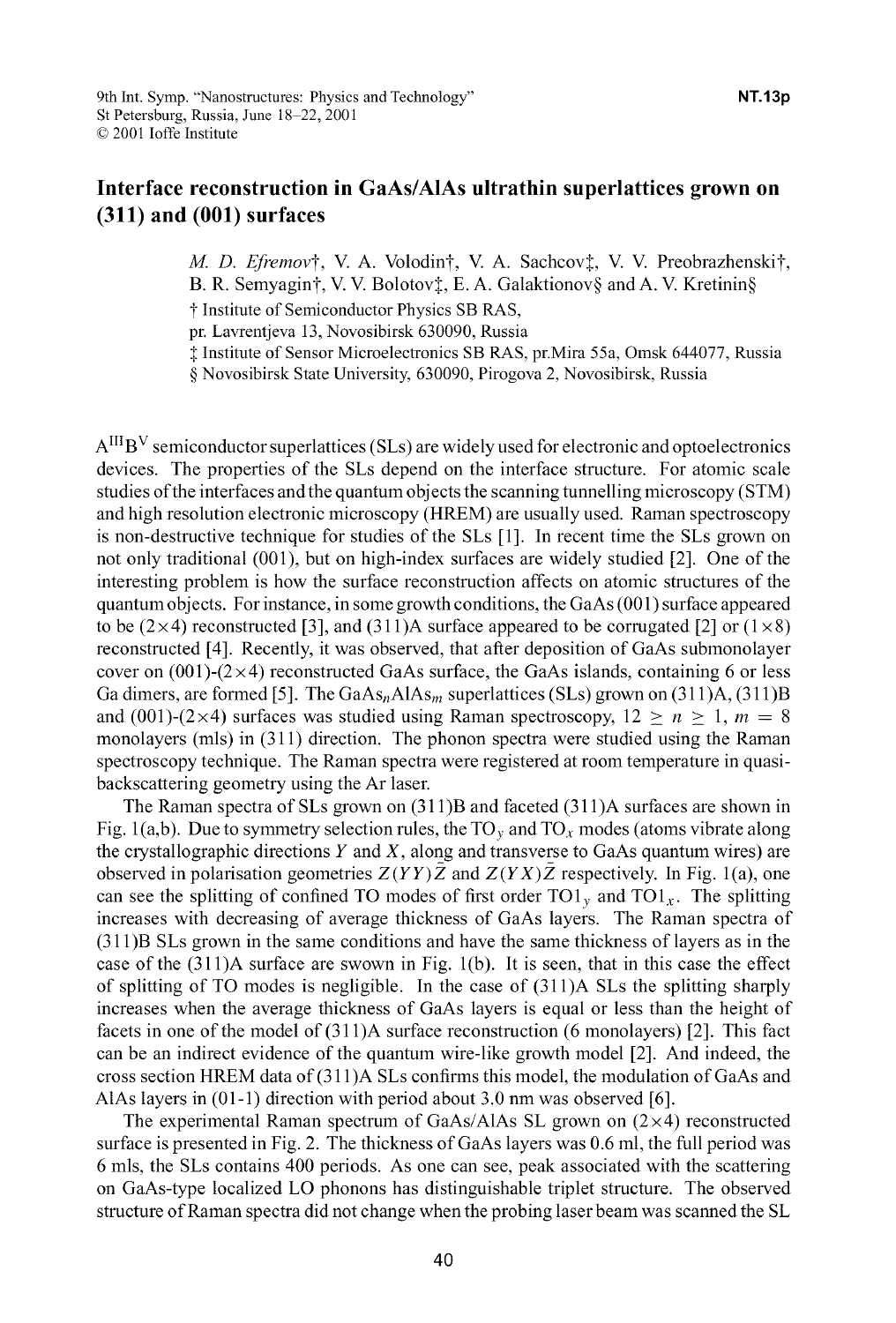

Fig. **1.** Raman spectra of GaAs/A4As **SL** with various thickness of GaAs layers grown on:  $(a)$   $(311)$ A faceted surface,  $(b)$   $(311)$ B surface.



Fig. 2. The experimental  $(\lambda_{exc} = 488 \text{ nm}, \text{SL GaAs}_{0.6}/\text{AlAs}_5)$  and the calculated Raman spectra of GaAs islands (left) grown on (2xx4) reconstructed (001) AlAs surface **[5]** (right).

surface. To find the shapes of the GaAs islands formed on  $(001)-(2\times4)$  reconstructed AlAs surface, the calculations of the phonon spectra of the islands of various shapes were carried out. The calculations of the phonon frequencies and the vectors of atomic displacements had been made within the Born approximation. The consideration of the long-range Coulomb been made within the Born approximation. The consideration of the long-range Coulomb interaction had been carried out in dipole approximation within model of "rigid ions". The Raman spectra were calculated using the bond polarisability model of Wolkenstein. The GaAs islands shapes were chosen on a basis of a known model of the island nucleation on  $(2\times4)$  reconstructed (001) surface [5, 7]. The phonon spectra and the Raman spectra in  $Z(XY)Z$  geometry of the islands of various shapes were calculated. According to the calculations, the lateral localization of LO-like phonons in GaAs quantum islands leads to appearance of new Raman active modes. The calculations of Raman spectrum of the real GaAs<sub>0.6</sub>/AlAs<sub>5</sub> SL, grown in (001)-(2×4) reconstructed surface and containing GaAs